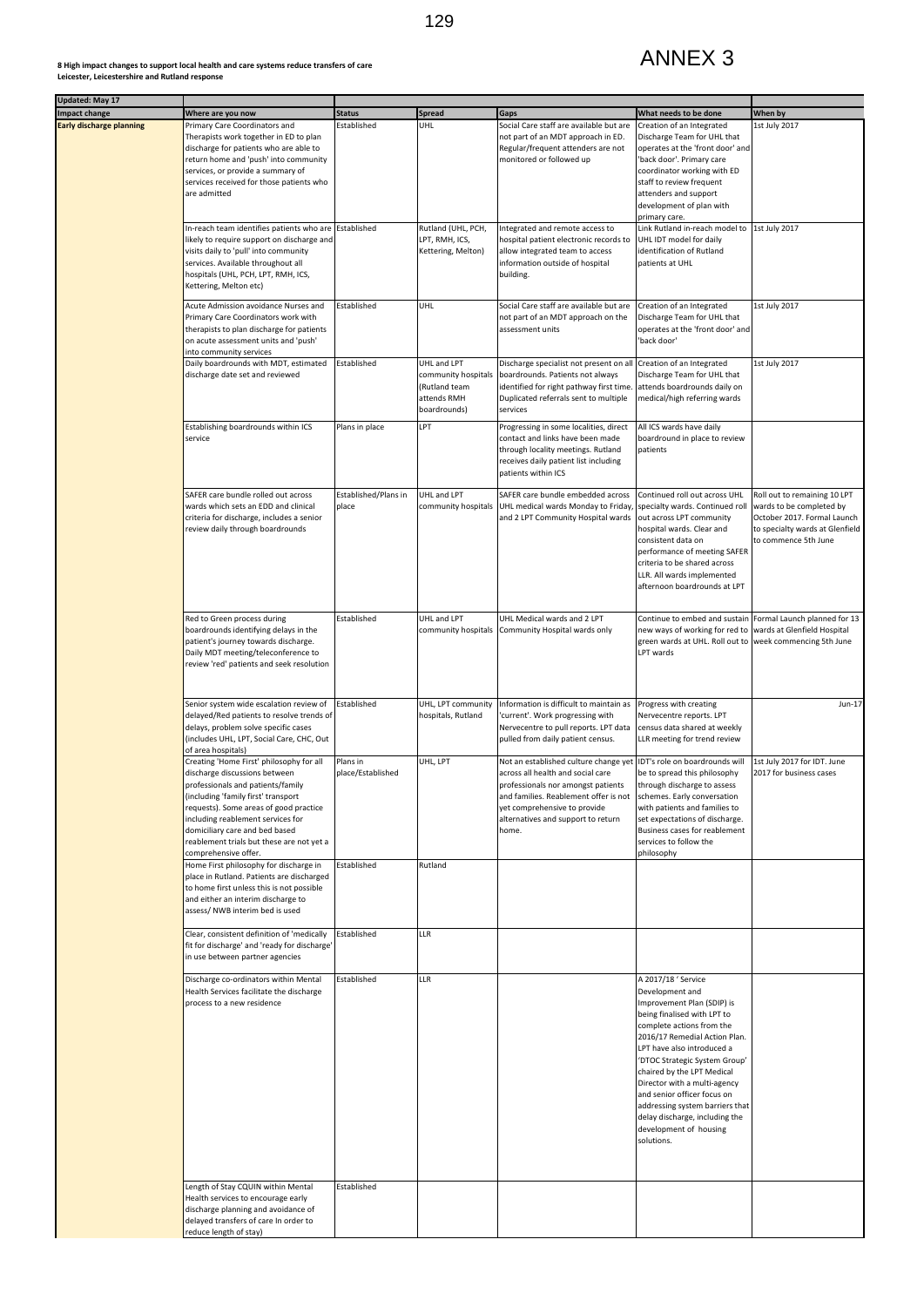|                                                  | Liaison Psychiatry Team (Vanguard)<br>assess patients at UHL's front door to<br>ensure mental health issues do not delay<br>discharges. Supports early discharge                                                                                                                                                                                     | Established        | <b>UHL</b>                                                 |                                                                                                                                                                                                                  |                                                                                                                                                                                         |                          |
|--------------------------------------------------|------------------------------------------------------------------------------------------------------------------------------------------------------------------------------------------------------------------------------------------------------------------------------------------------------------------------------------------------------|--------------------|------------------------------------------------------------|------------------------------------------------------------------------------------------------------------------------------------------------------------------------------------------------------------------|-----------------------------------------------------------------------------------------------------------------------------------------------------------------------------------------|--------------------------|
|                                                  | planning<br>ICRS in-reach teams (City CC) have built<br>positive working relationships with PCCs,<br>wards and City ASC. Referrals into ICRS<br>24/7.                                                                                                                                                                                                | Established        | <b>UHL</b>                                                 | Ensure PCCs remain fully aware of<br>service and when to refer to ICRS                                                                                                                                           | Ensure ICRS on new PCC<br>induction to ensure sound<br>understanding of remit                                                                                                           | <b>NA</b>                |
| Systems to monitor patient flow                  | LLR Discharge steering group meets<br>monthly with multi-agency attendance<br>and workplan to review DTOC, flow and<br>other relevant issues                                                                                                                                                                                                         | Established        | LLR                                                        |                                                                                                                                                                                                                  | To re-start in Summer 2017<br>after IDT/Tiger Team has<br>finished and Home First<br>Board/workstreams have<br>established                                                              | Summer 2017              |
|                                                  | Urgent and Emergency care performance Established<br>data shared with AEDB (including flow)                                                                                                                                                                                                                                                          |                    | <b>LLR</b>                                                 | Requires narrative to support<br>intelligent discussion (eg reasons for<br>increased DTOC, trends for<br>comparison). UHL DTOC dashboard<br>available monthly, but similar<br>information not available from LPT | DTOC and flow dashboard in<br>creation/draft                                                                                                                                            | Jun-17                   |
|                                                  | Daily senior system wide escalation call<br>chaired by Director on Call reports<br>today's operational pressures across LLR,<br>including flow                                                                                                                                                                                                       | Mature             | <b>LLR</b>                                                 | Specific flow and discharge data is<br>often subjective or disputed                                                                                                                                              | IDT new process will support<br>this call using actual data                                                                                                                             | 1st July 2017            |
|                                                  | Gold command meetings 8am, 1pm,<br>4,30pm, 6pm to review capacity and<br>demand                                                                                                                                                                                                                                                                      | Mature             | <b>UHL</b>                                                 |                                                                                                                                                                                                                  |                                                                                                                                                                                         |                          |
|                                                  | Daily bed state and patient census is<br>circulated to relevant partners across LLR<br>to support flow discussions (including<br>anonymised information to CCG support<br>teams)                                                                                                                                                                     | Established        | LPT                                                        | Document is difficult to maintain<br>current and accurate information                                                                                                                                            | Bed state and daily census is<br>monitored by LPT bed<br>managers and issues escalated<br>appropriately. Bed bureau has<br>access to real time bedstate via<br>systm1                   |                          |
|                                                  | Matron on call for the in-patient beds<br>and named ICS lead available daily to<br>support flow. Bed manager completes<br>operational tasks to support flow                                                                                                                                                                                          | Established        | LPT                                                        | Ward manager on community<br>hospital site at weekends to support<br>flow                                                                                                                                        |                                                                                                                                                                                         |                          |
|                                                  | Monthly review of performance data at<br>Transfer of Care Meeting with partner<br>organisations, recently refocused to<br>include SAFER bundle information<br>including discharge before 12pm                                                                                                                                                        | Mature             | LPT and community<br>partner organisations                 |                                                                                                                                                                                                                  |                                                                                                                                                                                         |                          |
|                                                  | Electronic whiteboards and twice daily<br>bed state meeting using real time                                                                                                                                                                                                                                                                          | <b>Established</b> |                                                            | Acute wards only                                                                                                                                                                                                 |                                                                                                                                                                                         |                          |
|                                                  | information (Mental health)<br>2 week review of initial care package<br>built into new domicillary care package<br>procurement, to support flow/capacity<br>through the service                                                                                                                                                                      | Established        | County LA                                                  | Not all newly procured 'lots' are<br>operational.                                                                                                                                                                | New procurement to cover<br>vacant lots                                                                                                                                                 |                          |
|                                                  | Senior system wide escalation review of<br>delayed/Red patients to resolve trends of<br>delays, problem solve specific cases<br>(includes UHL, LPT, Social Care, CHC, Out                                                                                                                                                                            | Established        | UHL, LPT community<br>hospitals, Rutland                   | Information is difficult to maintain as<br>'current'. Work progressing with<br>Nervecentre to pull reports. LPT data<br>pulled from daily patient census.                                                        | Progress with creating<br>Nervecentre reports. LPT<br>census data shared weekly<br>with LLR meeting for trend                                                                           |                          |
|                                                  | of area hospitals)<br>SAFER stranded patient review of<br>patients with LOS over 6 days to resolve<br>delays                                                                                                                                                                                                                                         | Established        | UHL                                                        | Dragons den weekly meeting<br>established in ESM                                                                                                                                                                 | review.<br>Review process to undertake<br>stranded patient review across<br><b>CMGs</b>                                                                                                 | $Jul-17$                 |
| Multidisciplinary/multiagency<br>discharge teams | Primary Care Co-ordinators, acute<br>admission avoidance nurses, therapists<br>and social care teams all based at UHL                                                                                                                                                                                                                                | Established        | <b>UHL</b>                                                 | Teams do not operate as a 'single<br>discharge team' and often have same<br>patients on case list                                                                                                                | Creation of an Integrated<br>Discharge Team for UHL that<br>operates at the 'front door' and<br>'back door'                                                                             | 1st July 2017            |
|                                                  | Hospital Housing Team based at UHL and Established<br><b>Bradgate Unit</b>                                                                                                                                                                                                                                                                           |                    | UHL, LPT community<br>hospitals, Mental<br>health          | Not situated with other hospital<br>discharge teams                                                                                                                                                              | Create strong working links<br>with new IDT                                                                                                                                             | 1st July 2017            |
|                                                  | Named social workers on in-patient<br>wards with MDT and at boardrounds                                                                                                                                                                                                                                                                              | Established        | LPT                                                        | Not working as an integrated team                                                                                                                                                                                | Phase 2 of IDT work to review<br>approach at LPT                                                                                                                                        | Once phase 1 is embedded |
|                                                  | In-reach team identifies patients who are Established<br>likely to require support on discharge and<br>visits daily to 'pull' into community<br>services. Available throughout all<br>hospitals (UHL, PCH, LPT, RMH, ICS,<br>Kettering, Melton etc). Fully integrated<br>discharge team includes social workers,<br>therapists and community nurses. |                    | Rutland (UHL, PCH,<br>LPT, RMH, ICS,<br>Kettering, Melton) |                                                                                                                                                                                                                  | Link Rutland in-reach model to<br>UHL IDT model for daily<br>identification of Rutland<br>patients at UHL                                                                               | 1st July 2017            |
|                                                  | System leadership Course attended by<br>health and social care teams                                                                                                                                                                                                                                                                                 | Established        | Rutland                                                    |                                                                                                                                                                                                                  | completed in rutland of<br>present cohort - second round<br>of system leadership to<br>support new staff planned -<br>then join with existing staff to<br>further embed integration and |                          |
|                                                  | Case Managers to support patient<br>journey in private and out of area<br>rehab/specialist providers                                                                                                                                                                                                                                                 | Plans in place     | Rutland                                                    |                                                                                                                                                                                                                  | CPD                                                                                                                                                                                     |                          |
|                                                  | Health and Social Care case managers<br>working together with MDT in<br>domicilliary and bed based reablement<br>services                                                                                                                                                                                                                            | Established        | <b>LLR</b>                                                 | Reablement offer is limited                                                                                                                                                                                      | Business case for expanded<br>bed based reablement services<br>which includes case managers<br>working as part of an MDT.<br>Creation of an IDT at UHL.                                 | 1st July 2017            |
|                                                  | Electronic Trusted Assessment tool in<br>development to support MDT discharge<br>teams                                                                                                                                                                                                                                                               | Plans in place     | UHL and LPT                                                | Future funding needs to be secured<br>community hospitals to make this an integrated health and<br>social care electronic solution                                                                               | Business Case in draft. To be<br>completed.                                                                                                                                             | Jun-17                   |
|                                                  | Use of systmone within the in-reach<br>team creates a trusted assessment tool<br>and patient progress information for the<br>team to act on behalf of each other                                                                                                                                                                                     | Established        | Rutland                                                    | Doesn't currently link to Liquid Logic                                                                                                                                                                           | Ongoing reviews and<br>development                                                                                                                                                      | Ongoing piece of work    |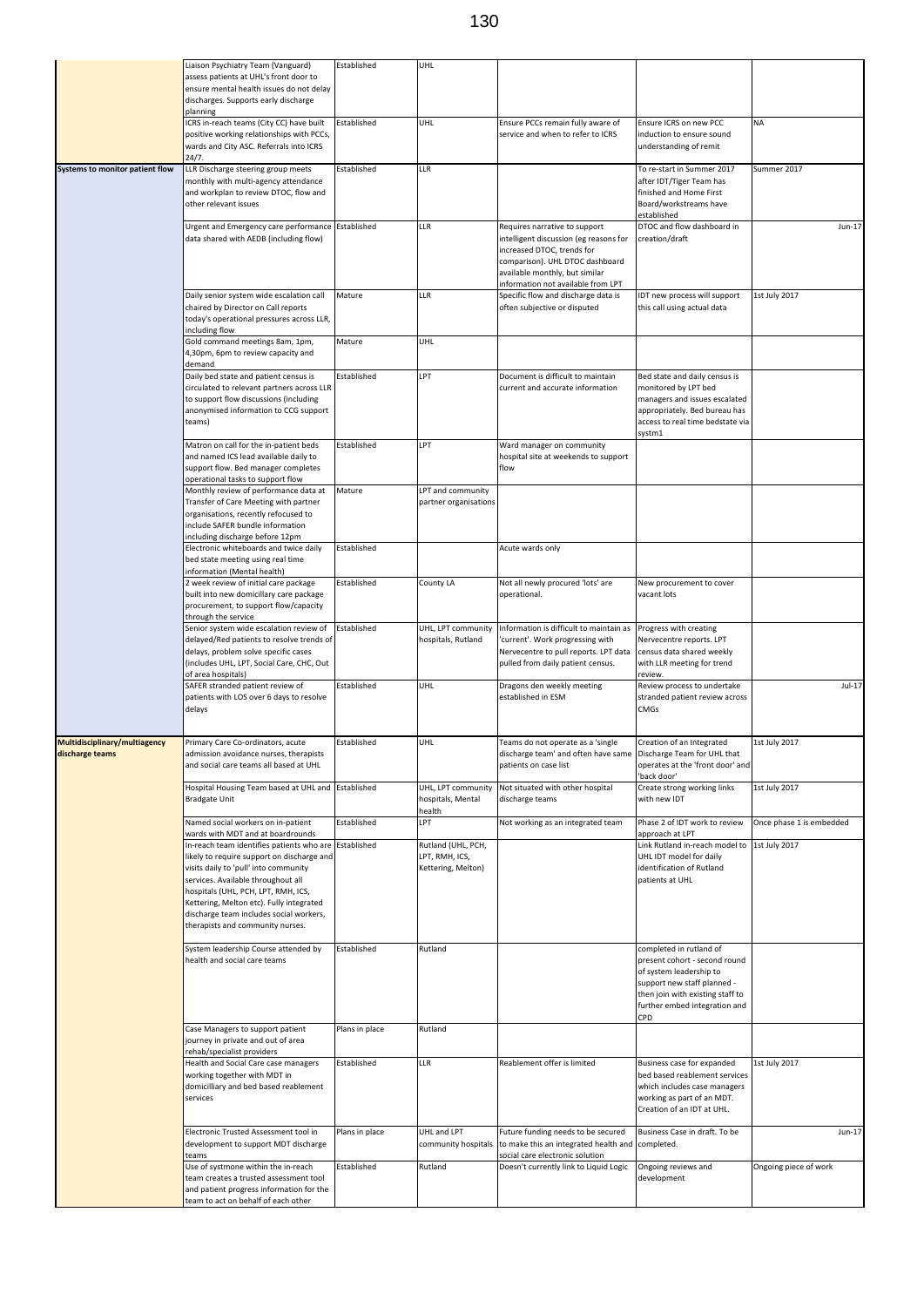| Home first/discharge to assess | Discharge to assess using interim beds if<br>appropriate ensure that pathways 1/2/3<br>support the patient back to their                                                                                                                        | Established                                | Rutland                                  |                                                                                                                                                                                         |                                                                                                                                                        |                       |
|--------------------------------|-------------------------------------------------------------------------------------------------------------------------------------------------------------------------------------------------------------------------------------------------|--------------------------------------------|------------------------------------------|-----------------------------------------------------------------------------------------------------------------------------------------------------------------------------------------|--------------------------------------------------------------------------------------------------------------------------------------------------------|-----------------------|
|                                | home/community as soon as possible.<br>Discharge to assess model available in<br>spot purchased care homes for patients<br>needing further assessment                                                                                           | Established                                | UHL                                      | Health case management resource is<br>not adequate. Difficulty in sourcing<br>timely community therapy input to                                                                         | Complete business cases for<br>comprehensive pathway 3<br>offer in order to switch off                                                                 | Summer 2017           |
|                                | Help to Live At Home/Hart domicilliary<br>care packages provides reablement for<br>up to 6 weeks post discharge, including<br>opportunity to assess for longer term<br>needs at home                                                            | Established                                | <b>County LA</b>                         | progress patient's pathway<br>Vacant lots and not all lots are<br>operational leading to delays in start<br>dates of packages                                                           | suboptimal D2A pathway<br>New procurement to cover<br>vacant lots                                                                                      | Summer 2017           |
|                                | Bed based reablement service with<br>therapy input for up to 6 weeks in place<br>as a trial (6 months of 14 block purchased<br>beds) including opportunity to assess for<br>longer term needs (eg CHC, permanent<br>entry to care home)         | Established                                | County patients                          | Small number of beds and unable to<br>accept more complex patients during Unit to provide 37 reablement<br>the trial. Doesn't include NWB patient and assessment beds for city<br>group | Business case for Kingfisher<br>and county patients, business<br>case to continue Peaker Park<br>14 beds (plus procure more),<br>review of NWB service | Summer 2017           |
|                                | MDT hub for end of life care to provide<br>discharge to assess opportunities                                                                                                                                                                    | Plans in place                             | <b>LLR</b>                               |                                                                                                                                                                                         | Business Case in draft. To be<br>completed.                                                                                                            |                       |
|                                | Integrated working across health and<br>social care - community teams and in-<br>reach services to support Rutland<br>residents at EOL in the community                                                                                         | Established                                | Rutland                                  |                                                                                                                                                                                         |                                                                                                                                                        |                       |
|                                | Discharge to assess pathway for patients   Plans in place<br>with severe/complex dementia in<br>discussion                                                                                                                                      |                                            | LLR                                      | Proposal created to gain support                                                                                                                                                        | Proposal to be shared across<br>LLR                                                                                                                    | Summer 2017           |
|                                | Pathways supported by principles of 'no<br>eligibility assessments completed in the<br>acute trust'<br>Inreach nurses complete CHC checklist to Established<br>establish funding of discharge to assess<br>interim solution so that all DST are | Plans in place                             | Rutland                                  | Not yet in place across health and<br>social care                                                                                                                                       |                                                                                                                                                        | Plans in place        |
|                                | completed outside acute settings<br>Electronic Trusted Assessment tool in<br>development to support MDT discharge<br>teams                                                                                                                      | Plans in place                             | UHL and LPT                              | Future funding needs to be secured<br>community hospitals to make this an integrated health and completed.<br>social care electronic solution                                           | Business Case in draft. To be                                                                                                                          | Jun-17                |
|                                | Use of systmone within the in-reach<br>team creates a trusted assessment tool<br>and patient progress information for the<br>team to act on behalf of each other                                                                                | Established                                | Rutland                                  | Doesn't currently link to Liquid Logic                                                                                                                                                  | Ongoing reviews and<br>development                                                                                                                     | Ongoing piece of work |
|                                | ICS service provides virtual bed service<br>across LLR for step up and step down<br>patients<br>Continuing Health Care end to end                                                                                                               | Established<br>Plans in                    | LPT<br><b>LLR</b>                        | Rolling out across LPT, now planning                                                                                                                                                    | Mobilisation planning group                                                                                                                            |                       |
|                                | process rolling out across LLR to support<br>discharge to assess models                                                                                                                                                                         | place/established                          |                                          | for roll out to UHL                                                                                                                                                                     | monitors this                                                                                                                                          |                       |
| <b>Seven Day Services</b>      | Procurement of domicillary care<br>packages requires services to be<br>provided 7 days a week                                                                                                                                                   | Plans in place/establish City LA (Plans in | Rutland (established)                    | County lots not all operational. City<br>place) County LA and procurement due to start in 2017                                                                                          | Complete procurements                                                                                                                                  | Summer 2017           |
|                                | Non emergency patient transport<br>contract provides transport for hospital<br>discharge (7 days for UHL, 6 days for LPT,<br>5 days for Mental health)                                                                                          | Established                                | <b>LLR</b>                               | New procurement of contract will<br>include 7 days a week across all<br>hospital discharge services and<br>increase start/finish times.                                                 | Complete mobilisation of new<br>contract                                                                                                               | Summer 2017           |
|                                | Adult social care reablement services is<br>available to UHL 7 days per week<br>Daily MDT ward review 7 days a week                                                                                                                             | Established<br>Established                 | <b>County LA</b><br><b>Mental Health</b> | Adult acute wards only                                                                                                                                                                  |                                                                                                                                                        |                       |
|                                | Increased Consultant presence at<br>weekends                                                                                                                                                                                                    | Established                                | UHL                                      |                                                                                                                                                                                         |                                                                                                                                                        |                       |
|                                | ICS available 7 days a week                                                                                                                                                                                                                     | Established                                | LPT                                      | Therapy team and ANP within ICS<br>work Mon-Fri                                                                                                                                         |                                                                                                                                                        |                       |
|                                | Community Hospitals available for<br>admissions and discharges 7 days a week                                                                                                                                                                    | Mature                                     | LPT                                      | Therapy team and ANP work Mon-Fri                                                                                                                                                       |                                                                                                                                                        |                       |
|                                | Director on call and Heads of Nursing on<br>site at the weekend<br>Mental Health Crisis Team available 7                                                                                                                                        | Established<br>Established                 | UHL<br>Mental Health                     |                                                                                                                                                                                         |                                                                                                                                                        |                       |
|                                | days a week<br>REACH crisis response available 7 days<br>per week.                                                                                                                                                                              | Established                                | Rutland                                  | Night nursing service being replaced<br>with home visiting service and out of                                                                                                           |                                                                                                                                                        | Jun-17                |
|                                | In reach nurse available at PCH 7 days a                                                                                                                                                                                                        | Established                                | Rutland                                  | hours service                                                                                                                                                                           |                                                                                                                                                        |                       |
|                                | week<br>Adult social care reablement services is<br>available 7 days per week to discharge<br>patients from hospital and also for<br>admission avoidance.                                                                                       | Established                                | City LA                                  |                                                                                                                                                                                         |                                                                                                                                                        |                       |
|                                | ICRS working 7 days a week to pull out<br>patients over the weekend in UHL via<br>established referral routes direct from<br>wards or other trusted Assessor<br>professionals.                                                                  | Established                                | City LA                                  |                                                                                                                                                                                         |                                                                                                                                                        |                       |
| <b>Trusted assessors</b>       | Trusted assessors in place across UHL<br>and LPT for specific community services<br>(including a care home for reablement)                                                                                                                      | Established                                | <b>LLR</b>                               |                                                                                                                                                                                         |                                                                                                                                                        |                       |

## 131